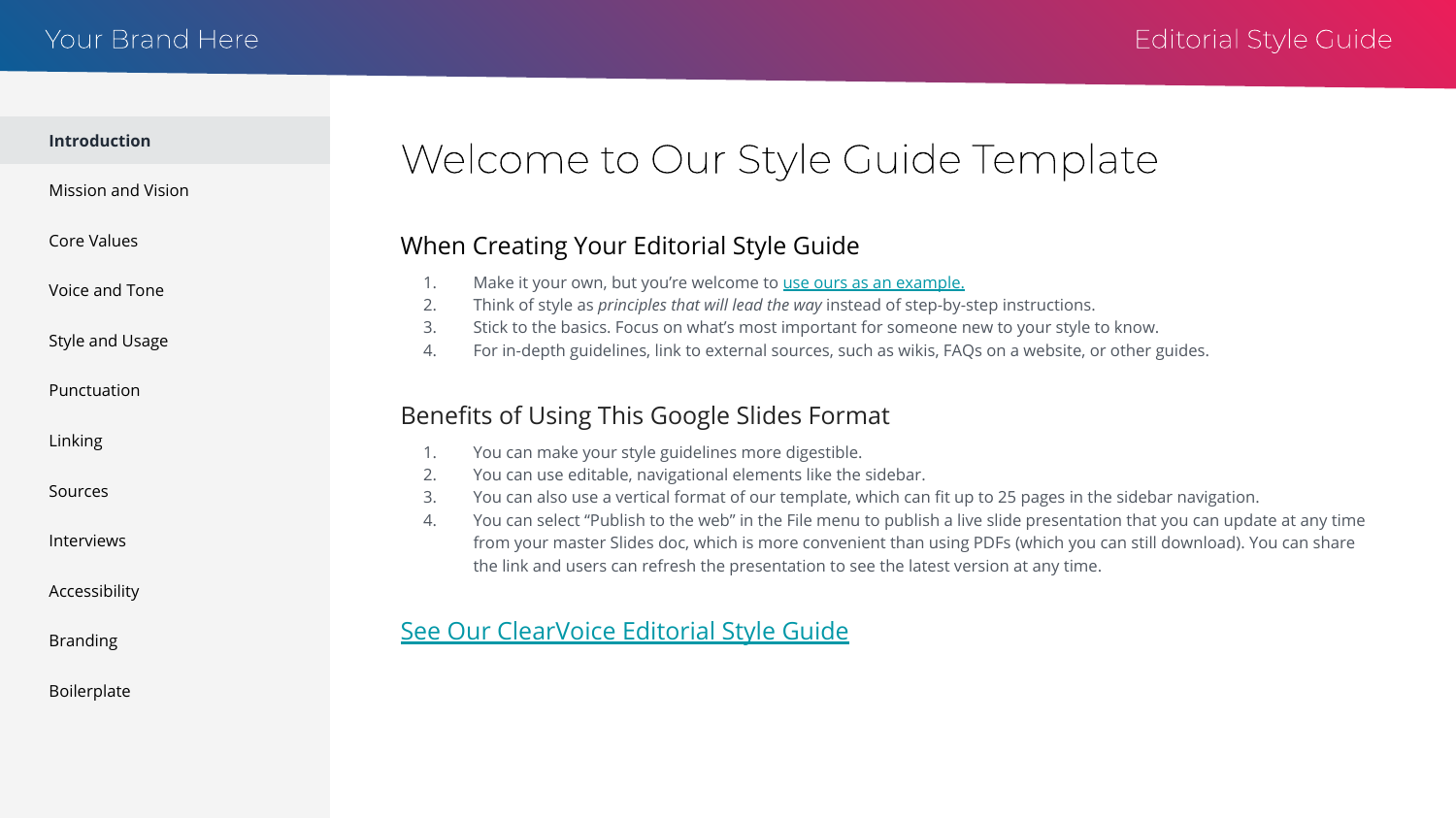### <span id="page-1-0"></span>**Mission and Vision**

[Voice and Tone](#page-3-0)

[Style and Usage](#page-4-0)

[Punctuation](#page-5-0)

[Linking](#page-6-0)

[Sources](#page-7-0)

[Interviews](#page-8-0)

[Accessibility](#page-9-0)

[Branding](#page-10-0)

[Boilerplate](#page-11-0)

# Mission and Vision

What is your brand's North Star? Help creators understand your brand's purpose and reason for being. Share your mission and vision statements, as well as your brand's core philosophy. [Learn more about crafting your mission and vision.](https://www.clearvoice.com/blog/difference-between-mission-vision-statement-examples/)

### Our Mission — *What We Do*

Lorem ipsum dolor sit amet, et affert inermis mel, vel no choro eruditi ponderum.

### Our Vision — *Where We're Going*

Lorem ipsum dolor sit amet, et affert inermis mel, vel no choro eruditi ponderum. Has detraxit dissentiunt ei. Cu nobis percipit salutatus eum.

## Our Philosophy — *Why We Love It*

Lorem ipsum dolor sit amet, et affert inermis mel, vel no choro eruditi ponderum. Has detraxit dissentiunt ei. Cu nobis percipit salutatus eum.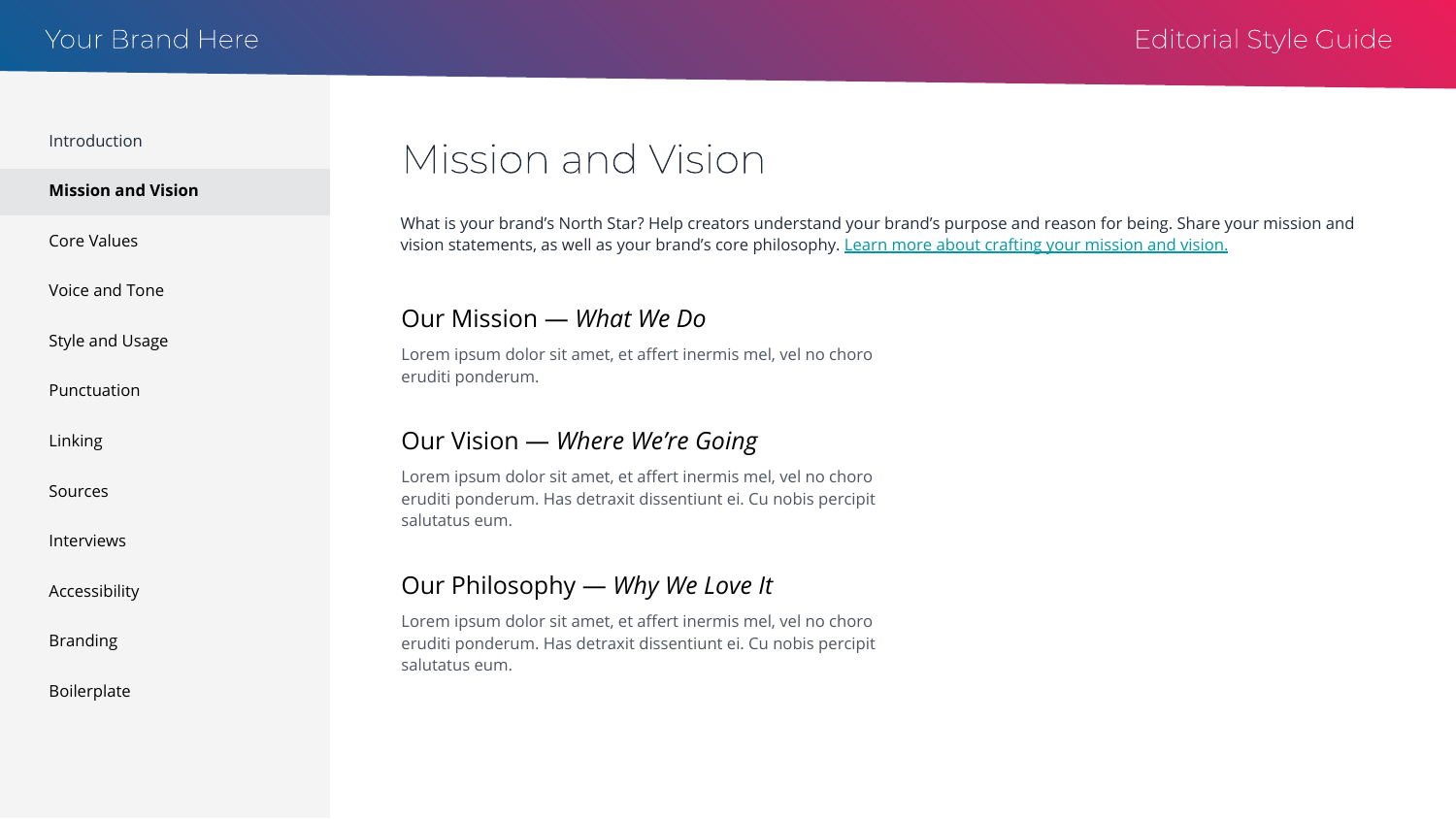<span id="page-2-0"></span>[Mission and Vision](#page-1-0)

### **Core Values**

[Voice and Tone](#page-3-0)

[Style and Usage](#page-4-0)

[Punctuation](#page-5-0)

[Linking](#page-6-0)

[Sources](#page-7-0)

[Interviews](#page-8-0)

[Accessibility](#page-9-0)

[Branding](#page-10-0)

[Boilerplate](#page-11-0)

# Our Core Values

In addition to your brand's mission, vision, and philosophy, take the opportunity to share your brand's core values. These values can be principles or directives that apply more than to just content but to all of your operations. Use the "rule of three" as a good place to start. Share three core values with actionable suggestions on how people can support each.

### Value #1

- Lorem ipsum dolor sit amet, et affert inermis mel, vel no choro eruditi ponderum.
- Has detraxit dissentiunt ei. Cu nobis percipit salutatus eum.
- Ut enim ad minima veniam, quis nostrum exercitationem ullam corporis

## Value #2

- Lorem ipsum dolor sit amet, et affert inermis mel, vel no choro eruditi ponderum.
- Has detraxit dissentiunt ei. Cu nobis percipit salutatus eum.
- Ut enim ad minima veniam, quis nostrum exercitationem ullam corporis

### Value #3

- Lorem ipsum dolor sit amet, et affert inermis mel, vel no choro eruditi ponderum.
- Has detraxit dissentiunt ei. Cu nobis percipit salutatus eum.
- Ut enim ad minima veniam, quis nostrum exercitationem ullam corporis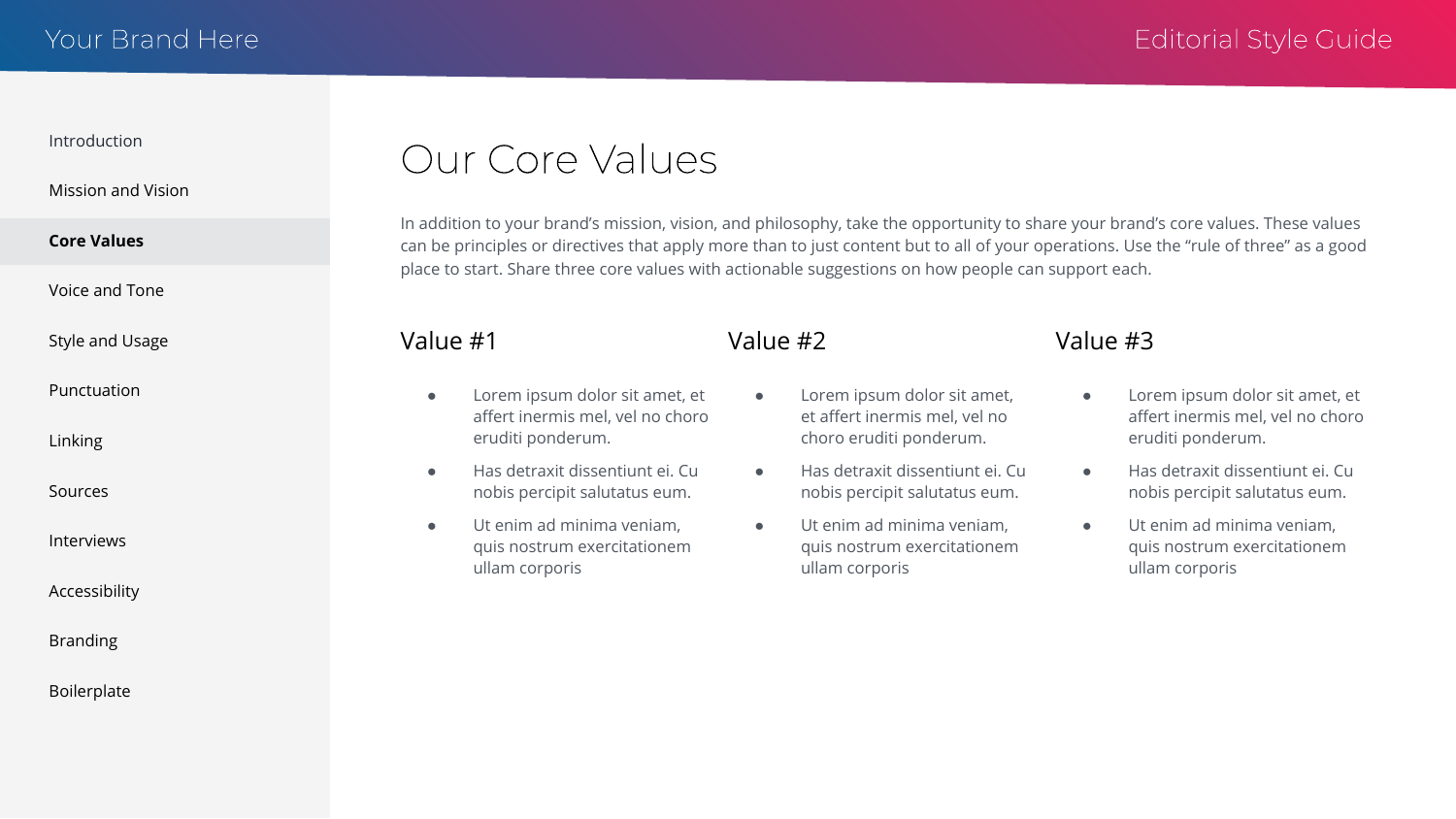<span id="page-3-0"></span>[Mission and Vision](#page-1-0)

[Core Values](#page-2-0)

### **Voice and Tone**

[Style and Usage](#page-4-0)

[Punctuation](#page-5-0)

[Linking](#page-6-0)

[Sources](#page-7-0)

[Interviews](#page-8-0)

[Accessibility](#page-9-0)

[Branding](#page-10-0)

[Boilerplate](#page-11-0)

# Voice and Tone

Your brand's voice and tone should support your core values. Although voice and tone are often used as synonyms, don't get caught up on the nuanced differences. Your voice is the content of what you say, while your tone is the way in which you say it. Think of several adjectives or phrases to describe your brand's personality and how they relate to your audience.

### Adjective or Phrase #1

Nemo enim ipsam voluptatem quia voluptas sit aspernatur aut odit aut fugit, sed quia consequuntur magni dolores eos qui ratione voluptatem sequi nesciunt.

### Adjective or Phrase #2

Nemo enim ipsam voluptatem quia voluptas sit aspernatur aut odit aut fugit, sed quia consequuntur magni dolores eos qui ratione voluptatem sequi nesciunt.

### Adjective or Phrase #3

Nemo enim ipsam voluptatem quia voluptas sit aspernatur aut odit aut fugit, sed quia consequuntur magni dolores eos qui ratione voluptatem sequi nesciunt.

### Adjective or Phrase #4

Nemo enim ipsam voluptatem quia voluptas sit aspernatur aut odit aut fugit, sed quia consequuntur magni dolores eos qui ratione voluptatem sequi nesciunt.

### Adjective or Phrase#5

Nemo enim ipsam voluptatem quia voluptas sit aspernatur aut odit aut fugit, sed quia consequuntur magni dolores eos qui ratione voluptatem sequi nesciunt.

### Adjective or Phrase #6

Nemo enim ipsam voluptatem quia voluptas sit aspernatur aut odit aut fugit, sed quia consequuntur magni dolores eos qui ratione voluptatem sequi nesciunt.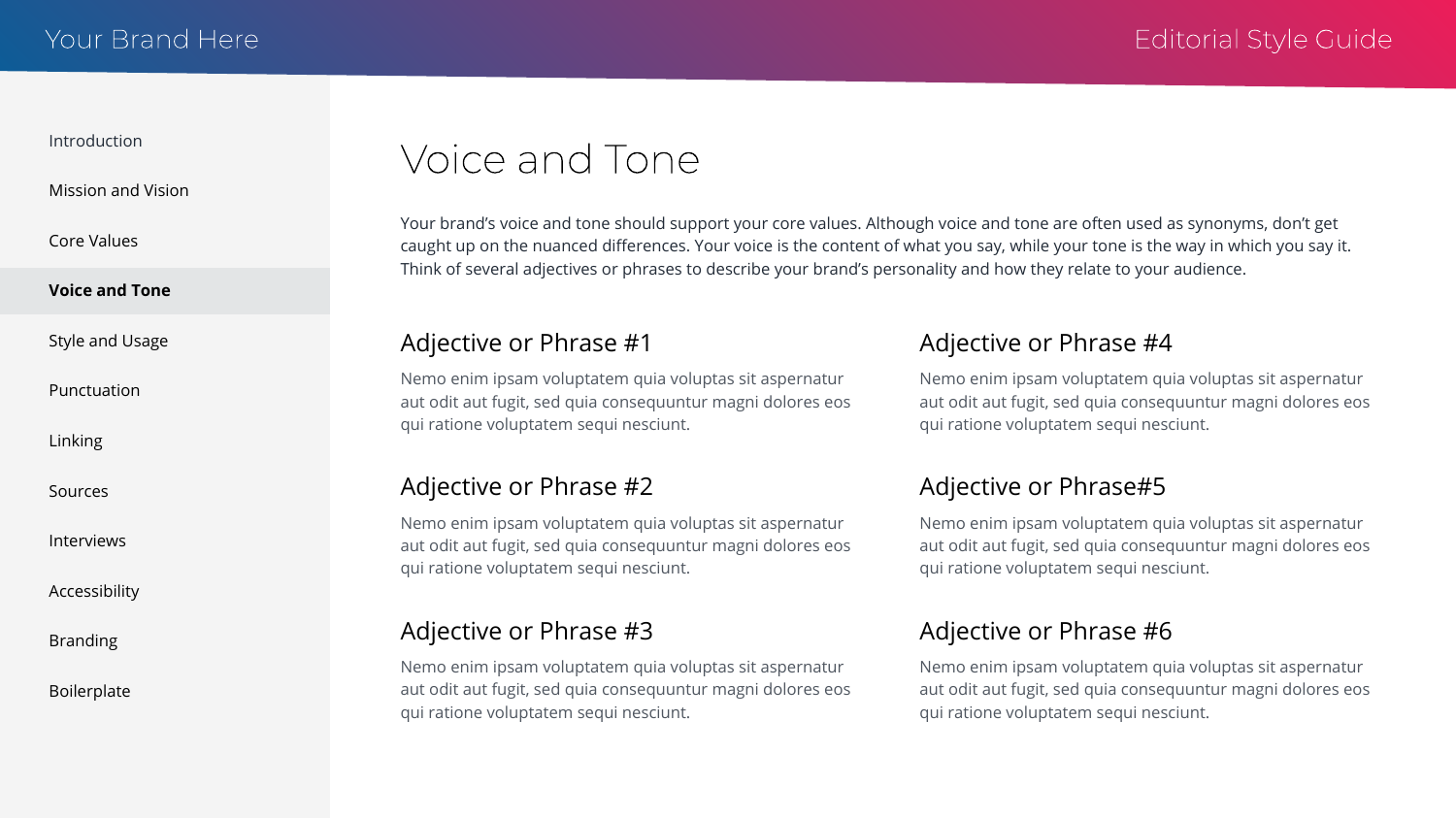<span id="page-4-0"></span>[Mission and Vision](#page-1-0)

[Core Values](#page-2-0)

[Voice and Tone](#page-3-0)

### **Style and Usage**

[Punctuation](#page-5-0)

[Linking](#page-6-0)

[Sources](#page-7-0)

[Interviews](#page-8-0)

[Accessibility](#page-9-0)

[Branding](#page-10-0)

[Boilerplate](#page-11-0)



We recommend deferring to the [Associated Press Stylebook](https://www.apstylebook.com/) for general style and usage. Instead of rehashing the entirety of AP Style in your guide, focus on areas where your brand's style differs or where you most commonly see mistakes while producing content. You can link off to more in-depth lists, but focus on the most important ones here.

## Start With a List of Commonly Used Terms Where Your Style Is Important:

- lorem ipsum
- lorem ipsum
- lorem ipsum
- lorem ipsum
- lorem ipsum
- lorem ipsum
- lorem ipsum
- lorem ipsum
- lorem ipsum
- lorem ipsum
- lorem ipsum
- lorem ipsum
- lorem ipsum
- lorem ipsum
- lorem ipsum
- lorem ipsum
- lorem ipsum
- lorem ipsum
- lorem ipsum
- lorem ipsum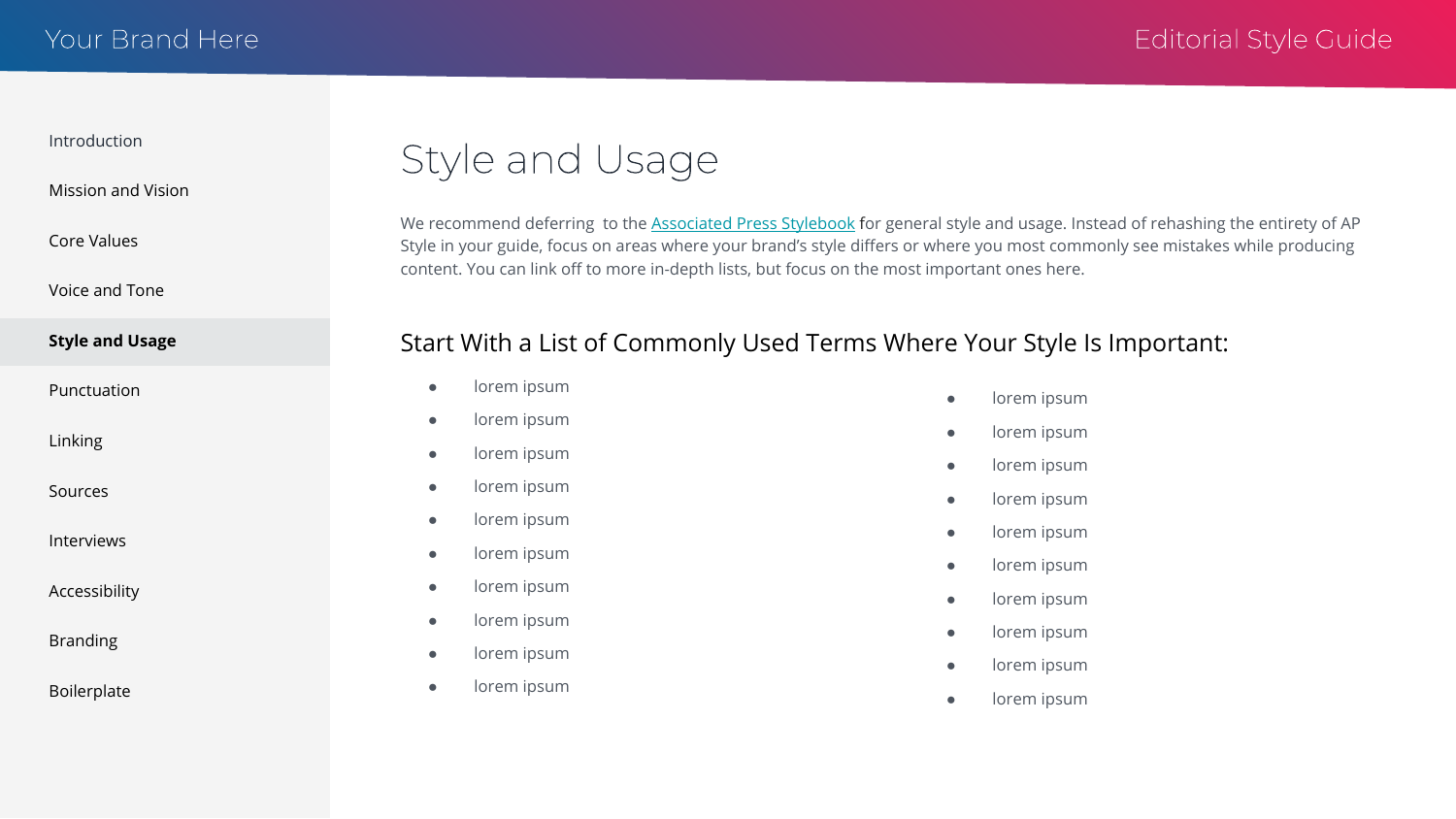<span id="page-5-0"></span>[Mission and Vision](#page-1-0)

[Core Values](#page-2-0)

[Voice and Tone](#page-3-0)

[Style and Usage](#page-4-0)

### **Punctuation**

[Linking](#page-6-0)

[Sources](#page-7-0)

[Interviews](#page-8-0)

[Accessibility](#page-9-0)

[Branding](#page-10-0)

[Boilerplate](#page-11-0)

## Punctuation

Again, we recommend deferring to the [Associated Press Stylebook](https://www.apstylebook.com/) for punctuation style. However, AP Style doesn't always fit well with digital experiences. Highlight areas where your brand has different requirements for punctuation.

### Style Point #1

Nemo enim ipsam voluptatem quia voluptas sit aspernatur aut odit aut fugit, sed quia consequuntur magni dolores eos qui ratione voluptatem sequi nesciunt.

### Style Point #2

Nemo enim ipsam voluptatem quia voluptas sit aspernatur aut odit aut fugit, sed quia consequuntur magni dolores eos qui ratione voluptatem sequi nesciunt.

### Style Point #3

Nemo enim ipsam voluptatem quia voluptas sit aspernatur aut odit aut fugit, sed quia consequuntur magni dolores eos qui ratione voluptatem sequi nesciunt.

## Style Point #4

Nemo enim ipsam voluptatem quia voluptas sit aspernatur aut odit aut fugit, sed quia consequuntur magni dolores eos qui ratione voluptatem sequi nesciunt.

## Style Point #5

Nemo enim ipsam voluptatem quia voluptas sit aspernatur aut odit aut fugit, sed quia consequuntur magni dolores eos qui ratione voluptatem sequi nesciunt.

## Style Point #6

Nemo enim ipsam voluptatem quia voluptas sit aspernatur aut odit aut fugit, sed quia consequuntur magni dolores eos qui ratione voluptatem sequi nesciunt.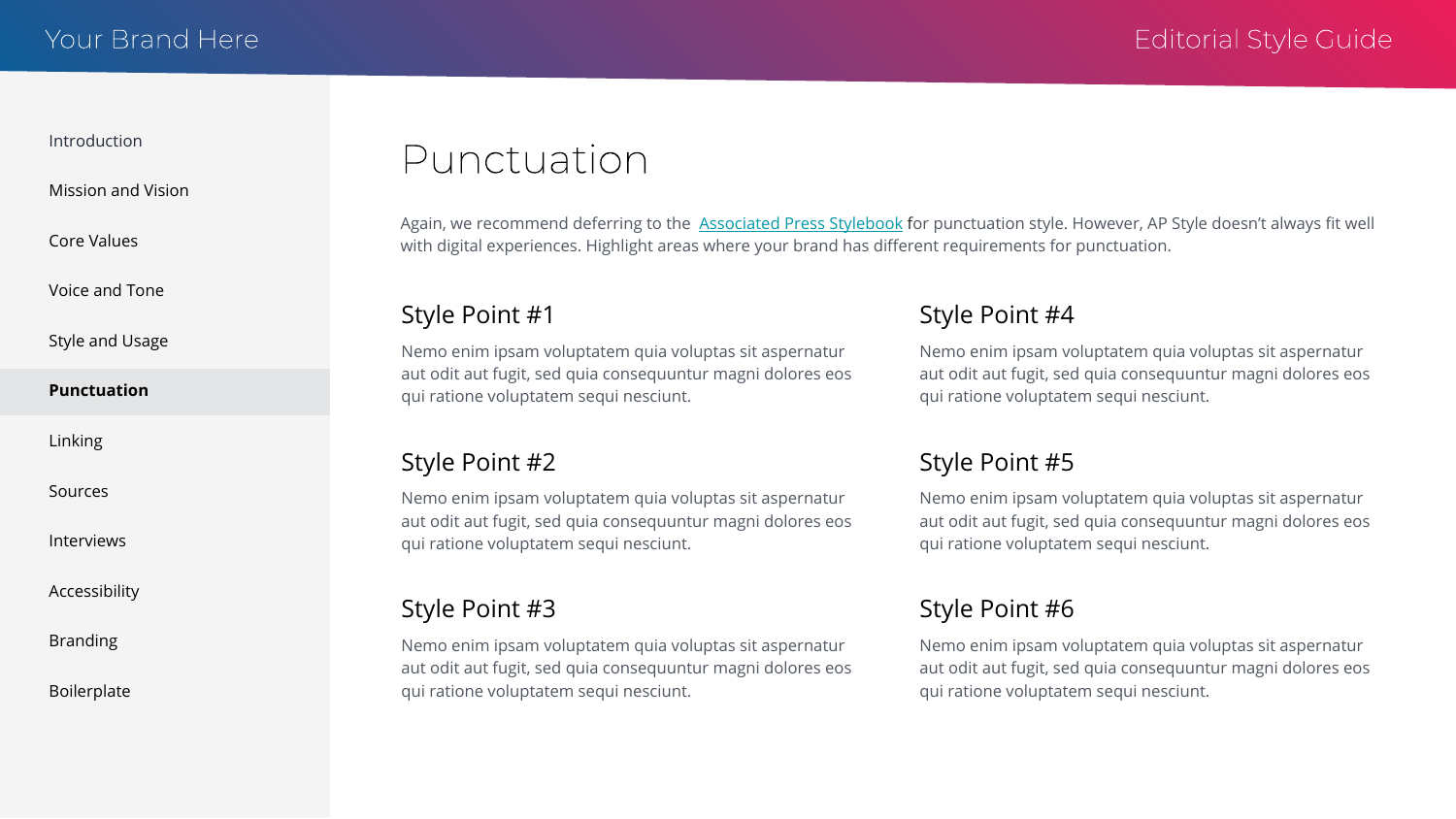<span id="page-6-0"></span>[Mission and Vision](#page-1-0)

[Core Values](#page-2-0)

[Voice and Tone](#page-3-0)

[Style and Usage](#page-4-0)

[Punctuation](#page-5-0)

**Linking**

[Sources](#page-7-0)

[Interviews](#page-8-0)

[Accessibility](#page-9-0)

[Branding](#page-10-0)

[Boilerplate](#page-11-0)

# Link Usage and Formatting

Formatting links clearly and consistently is important to maintain readers' expectations of what they'll get beyond each click. Links are also important for SEO. Share guidelines for using links and on the specifics of formatting them. Start with the most important rules here. If you have lots of specifics (or those for various platforms), provide specific examples in another doc or wiki.

### Usage and Intent

- Nemo enim ipsam voluptatem quia voluptas.
- Nemo enim ipsam voluptatem quia voluptas.
- Nemo enim ipsam voluptatem quia voluptas sit aspernatur aut odit aut fugit.
- Nemo enim ipsam voluptatem quia voluptas sit aspernatur aut odit aut fugit.
- Nemo enim ipsam voluptatem quia voluptas sit aspernatur aut odit aut fugit, sed quia consequuntur magni dolores eos qui ratione voluptatem.
- Nemo enim ipsam voluptatem quia voluptas sit aspernatur aut odit aut fugit, sed quia consequuntur magni dolores eos qui ratione voluptatem.

## Formatting

- Nemo enim ipsam voluptatem quia voluptas.
- Nemo enim ipsam voluptatem quia voluptas.
- Nemo enim ipsam voluptatem quia voluptas sit aspernatur aut odit aut fugit.
- Nemo enim ipsam voluptatem quia voluptas sit aspernatur aut odit aut fugit.
- Nemo enim ipsam voluptatem quia voluptas sit aspernatur aut odit aut fugit, sed quia consequuntur magni dolores eos qui ratione voluptatem.
- Nemo enim ipsam voluptatem quia voluptas sit aspernatur aut odit aut fugit, sed quia consequuntur magni dolores eos qui ratione voluptatem.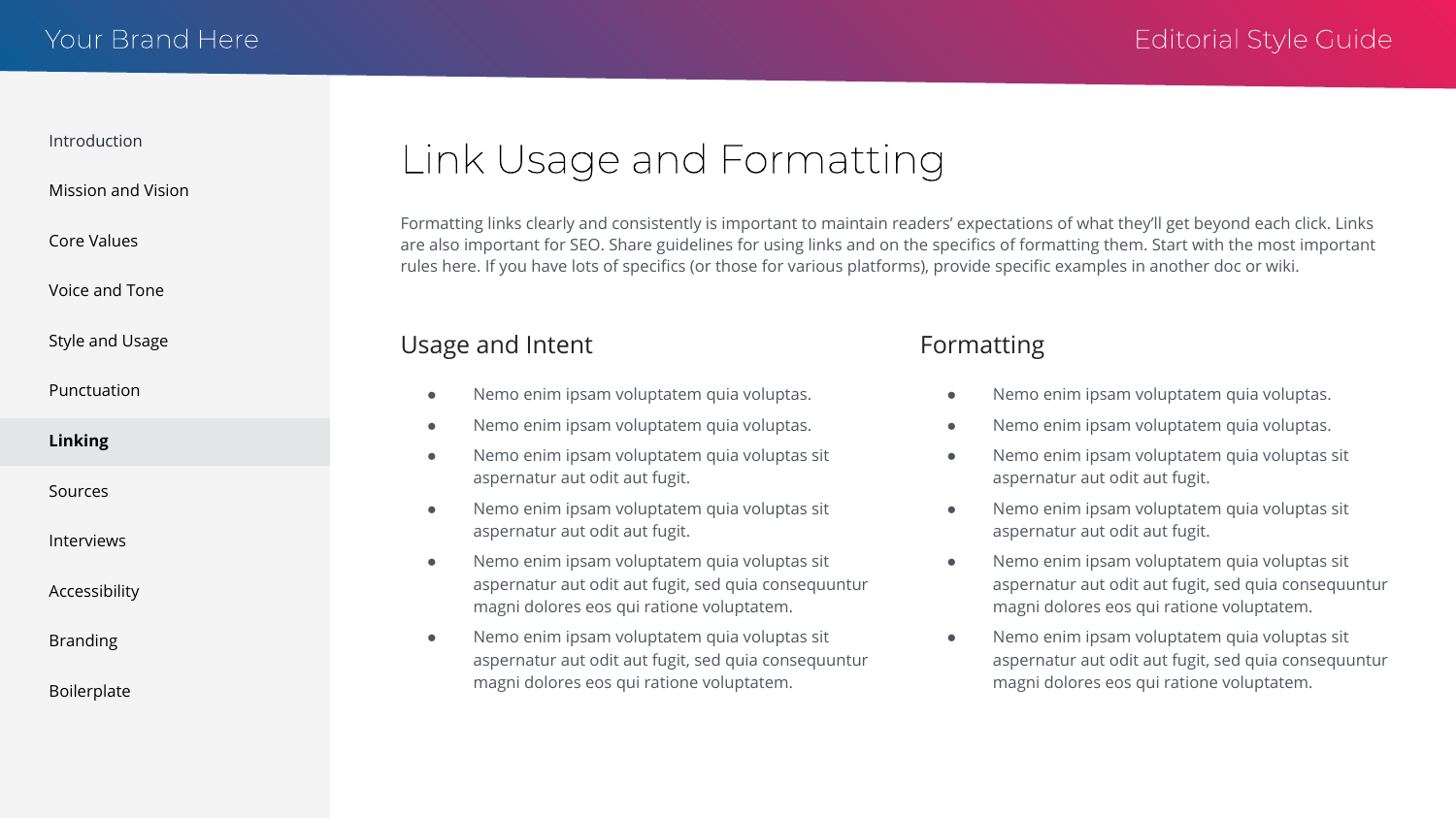### <span id="page-7-0"></span>[Mission and Vision](#page-1-0)

[Core Values](#page-2-0)

[Voice and Tone](#page-3-0)

[Style and Usage](#page-4-0)

[Punctuation](#page-5-0)

[Linking](#page-6-0)

**Sources**

[Interviews](#page-8-0)

[Accessibility](#page-9-0)

[Branding](#page-10-0)

[Boilerplate](#page-11-0)

## Sources

At ClearVoice, we rely a lot on external sources for evidence, quotes, studies, and interviews to support our educational content, so we outlined the most important need-to-know principles writers should follow when seeking out sources. You can use the Sources page to outline the most useful go-to sources of information writers might need when crafting your content.

## Guideline #1 for Using Sources

Lorem ipsum dolor sit amet, et affert inermis mel, vel no choro eruditi ponderum. Nemo enim ipsam voluptatem quia voluptas sit aspernatur aut odit aut fugit.

## Guideline #2 for Using Sources

Lorem ipsum dolor sit amet, et affert inermis mel, vel no choro eruditi ponderum. Nemo enim ipsam voluptatem quia voluptas sit aspernatur aut odit aut fugit.

## Guideline #3 for Using Sources

Lorem ipsum dolor sit amet, et affert inermis mel, vel no choro eruditi ponderum. Nemo enim ipsam voluptatem quia voluptas sit aspernatur aut odit aut fugit.

## List/Link Your Go-To Sources

- Nemo enim ipsam voluptatem quia voluptas.
- Nemo enim ipsam voluptatem quia voluptas.
- Nemo enim ipsam voluptatem quia voluptas.
- Nemo enim ipsam voluptatem quia voluptas.
- Nemo enim ipsam voluptatem quia voluptas.
- Nemo enim ipsam voluptatem quia voluptas.
- Nemo enim ipsam voluptatem quia voluptas.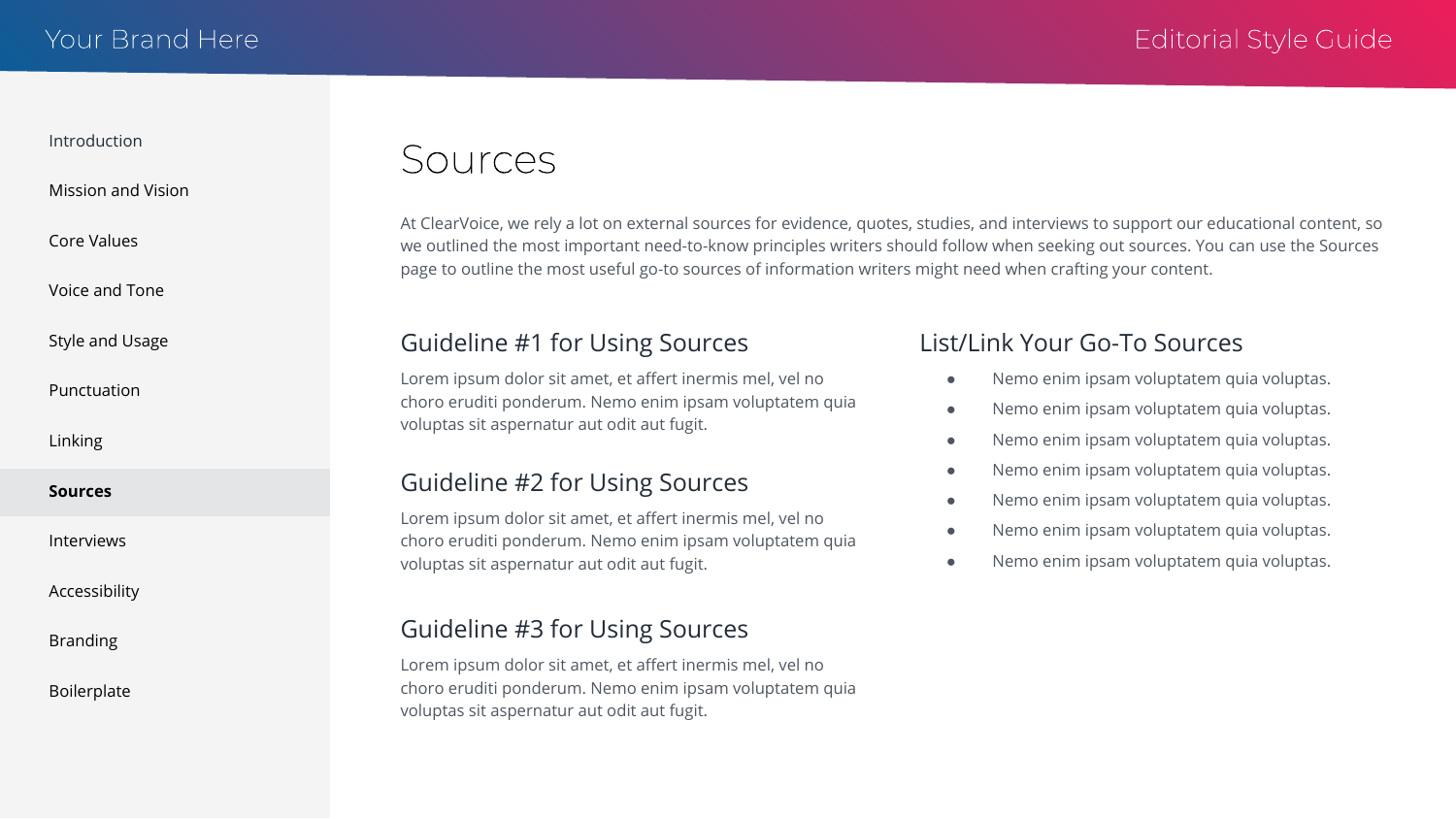### <span id="page-8-0"></span>[Mission and Vision](#page-1-0)

[Core Values](#page-2-0)

[Voice and Tone](#page-3-0)

[Style and Usage](#page-4-0)

[Punctuation](#page-5-0)

[Linking](#page-6-0)

[Sources](#page-7-0)

**Interviews**

[Accessibility](#page-9-0)

[Branding](#page-10-0)

[Boilerplate](#page-11-0)

## Interviews

Interviews with experts, employees, or customers can be an integral part of strategy, as they build your credibility and can better inform your product or service. At ClearVoice, interviews are a core part of our content, so we dedicated a style page for the basics. If you don't rely on interviews, an alternative would be to highlight guidelines for one of your core content types here.

### Guideline #1 for Interviews

choro eruditi ponderum. Nemo enim ipsam voluptatem quia voluptas sit aspernatur aut odit aut fugit.

## Guideline #2 for Interviews

Lorem ipsum dolor sit amet, et affert inermis mel, vel no choro eruditi ponderum. Nemo enim ipsam voluptatem quia voluptas sit aspernatur aut odit aut fugit.

### Guideline #3 for Interviews

Lorem ipsum dolor sit amet, et affert inermis mel, vel no choro eruditi ponderum. Nemo enim ipsam voluptatem quia voluptas sit aspernatur aut odit aut fugit.

### Approved Ways to Vet Interviewees

- Nemo enim ipsam voluptatem quia voluptas.
- Nemo enim ipsam voluptatem quia voluptas.
- Nemo enim ipsam voluptatem quia voluptas.
- Nemo enim ipsam voluptatem quia voluptas.
- Nemo enim ipsam voluptatem quia voluptas.
- Nemo enim ipsam voluptatem quia voluptas.
- Nemo enim ipsam voluptatem quia voluptas.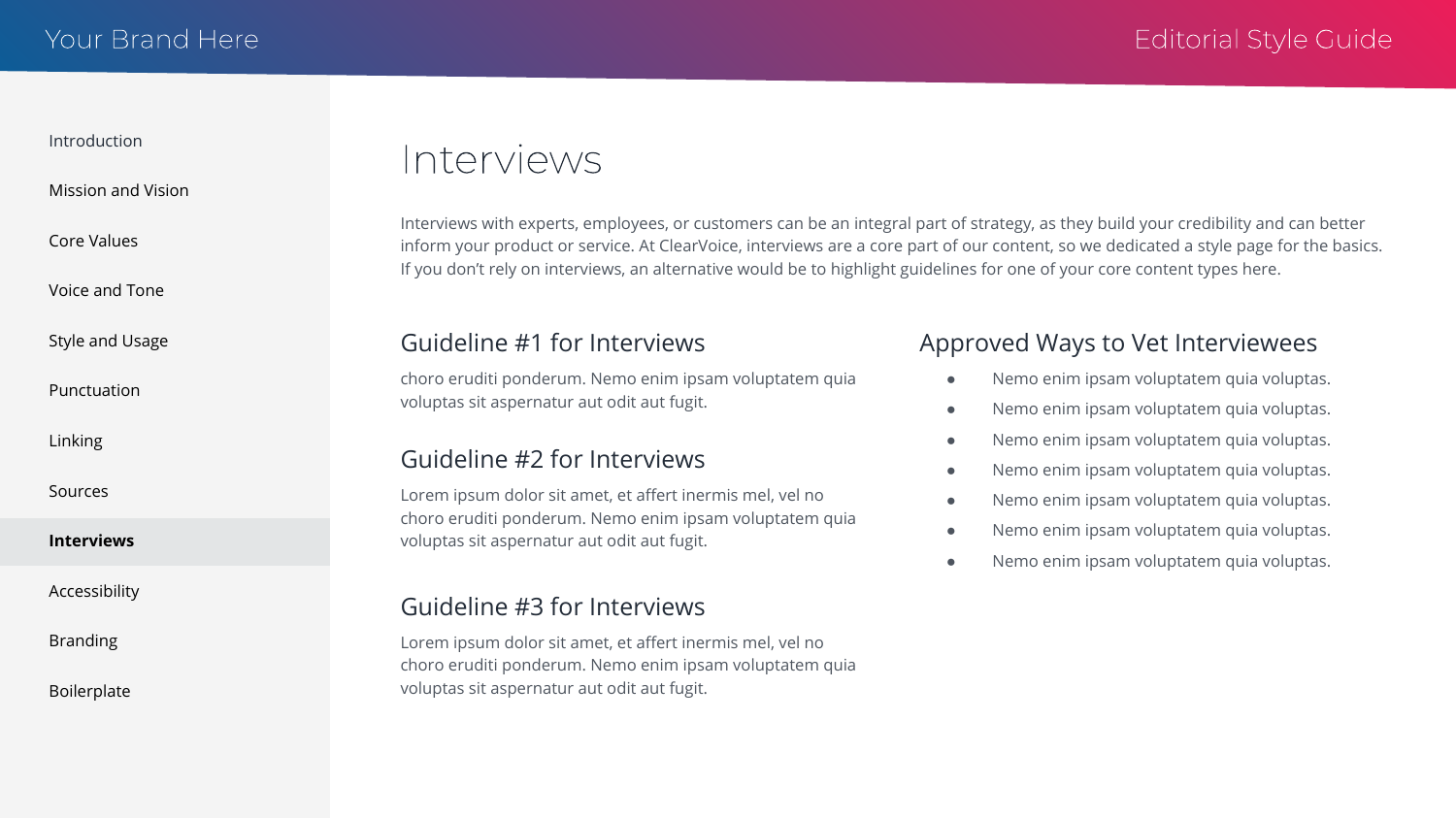<span id="page-9-0"></span>[Mission and Vision](#page-1-0)

[Core Values](#page-2-0)

[Voice and Tone](#page-3-0)

[Style and Usage](#page-4-0)

[Punctuation](#page-5-0)

[Linking](#page-6-0)

[Sources](#page-7-0)

[Interviews](#page-8-0)

### **Accessibility**

[Branding](#page-10-0)

[Boilerplate](#page-11-0)

Accessibility

The Americans With Disabilities Act (ADA) also applies to the online world. You can defer to [ADA Best Practices](https://www.ada.gov/pcatoolkit/chap5toolkit.htm) for some guidance. Since your specific guidelines might vary based on your content or distribution platforms, you can highlight the basics here, such as rules for "Alt" text for images. Link to additional resources if you need to.

### "Alt" Text Guidelines

- Nemo enim ipsam voluptatem quia voluptas.
- Nemo enim ipsam voluptatem quia voluptas.
- Nemo enim ipsam voluptatem quia voluptas sit aspernatur aut odit aut fugit.
- Nemo enim ipsam voluptatem quia voluptas sit aspernatur aut odit aut fugit.
- Nemo enim ipsam voluptatem quia voluptas sit aspernatur aut odit aut fugit, sed quia consequuntur magni dolores eos qui ratione voluptatem.
- Nemo enim ipsam voluptatem quia voluptas sit aspernatur aut odit aut fugit, sed quia consequuntur magni dolores eos qui ratione voluptatem.

### Additional Guideline #1

Lorem ipsum dolor sit amet, et affert inermis mel, vel no choro eruditi ponderum. Nemo enim ipsam voluptatem.

## Additional Guideline #2

Lorem ipsum dolor sit amet, et affert inermis mel, vel no choro eruditi ponderum. Nemo enim ipsam voluptatem quia voluptas sit aspernatur aut odit aut fugit.

## Additional Guideline #3

Lorem ipsum dolor sit amet, et affert inermis mel, vel no choro eruditi ponderum. Nemo enim ipsam voluptatem quia voluptas sit aspernatur aut odit aut fugit.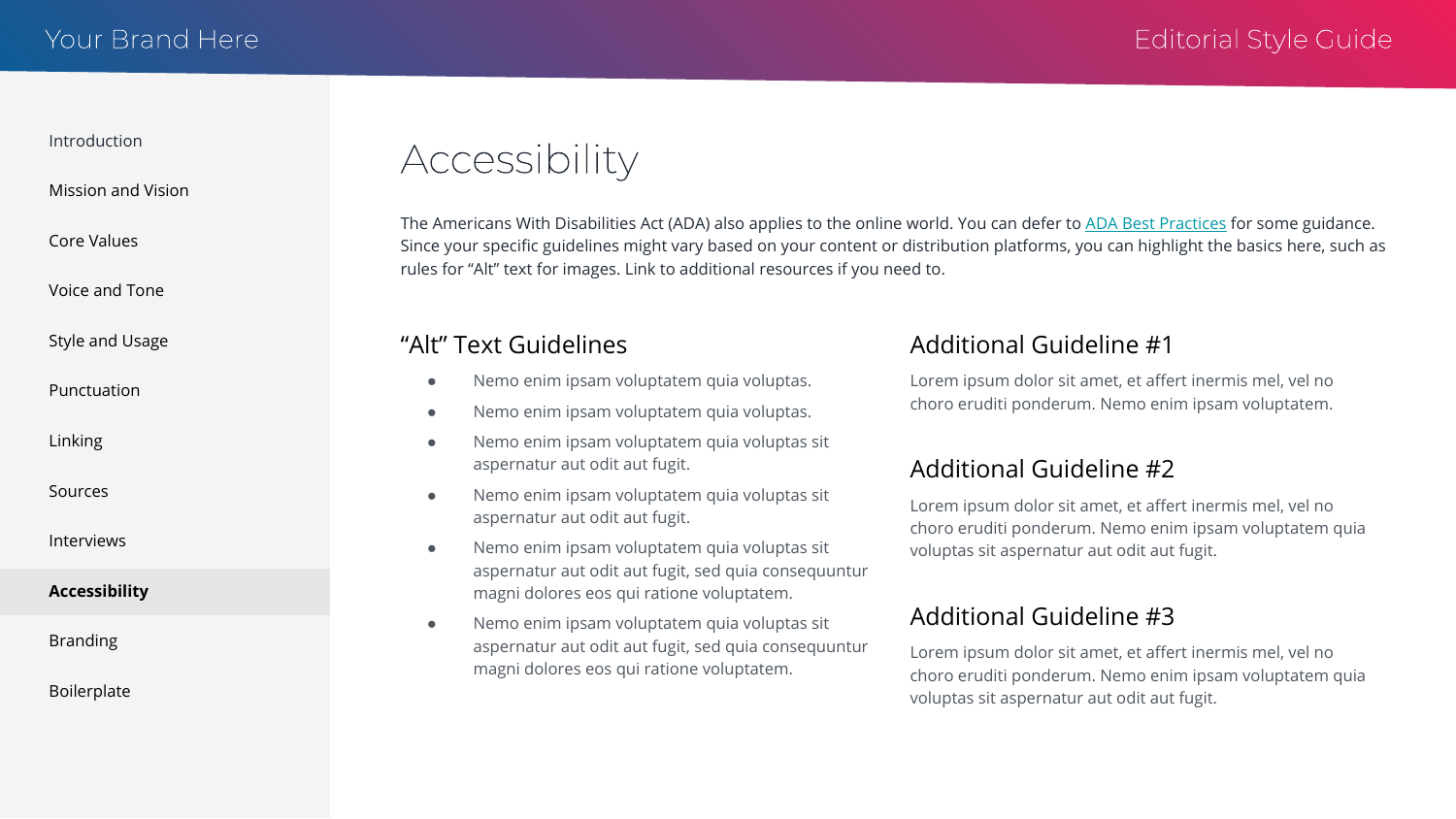### <span id="page-10-0"></span>[Mission and Vision](#page-1-0)

[Core Values](#page-2-0)

[Voice and Tone](#page-3-0)

[Style and Usage](#page-4-0)

[Punctuation](#page-5-0)

[Linking](#page-6-0)

[Sources](#page-7-0)

[Interviews](#page-8-0)

[Accessibility](#page-9-0)

**Branding**

[Boilerplate](#page-11-0)

# **Branding**

Although you should have a separate Brand Style Guide that goes in-depth, highlighting the basic usage guidelines for your brand name and legal company name is a good place to start. You can also list variations or contextual uses of your brand name that are either approved or not. In the ClearVoice Editorial Style Guide, we addressed the most common issues we encounter. Consider someone writing a press release or article about your brand. How would you prefer they mention your brand?

### Brand Name Guidelines

Nemo enim ipsam voluptatem quia voluptas sit aspernatur aut odit aut fugit, sed quia consequuntur magni dolores eos qui ratione voluptatem.

Nemo enim ipsam voluptatem quia voluptas sit aspernatur aut odit aut fugit, sed quia consequuntur magni dolores eos qui ratione voluptatem.

### Terms to Never Use

- Nemo enim ipsam voluptatem quia voluptas.
- Nemo enim ipsam voluptatem quia voluptas.
- Nemo enim ipsam voluptatem quia voluptas.

### Approved Brand Variation(s)

Nemo enim ipsam voluptatem quia voluptas sit aspernatur aut odit aut fugit, sed quia consequuntur magni dolores eos qui ratione voluptatem.

Nemo enim ipsam voluptatem quia voluptas sit aspernatur aut odit aut fugit, sed quia consequuntur magni dolores eos qui ratione voluptatem.

## Company Name Usage Guidelines

- Nemo enim ipsam voluptatem quia voluptas.
- Nemo enim ipsam voluptatem quia voluptas.
- Nemo enim ipsam voluptatem quia voluptas sit aspernatur aut odit aut fugit.